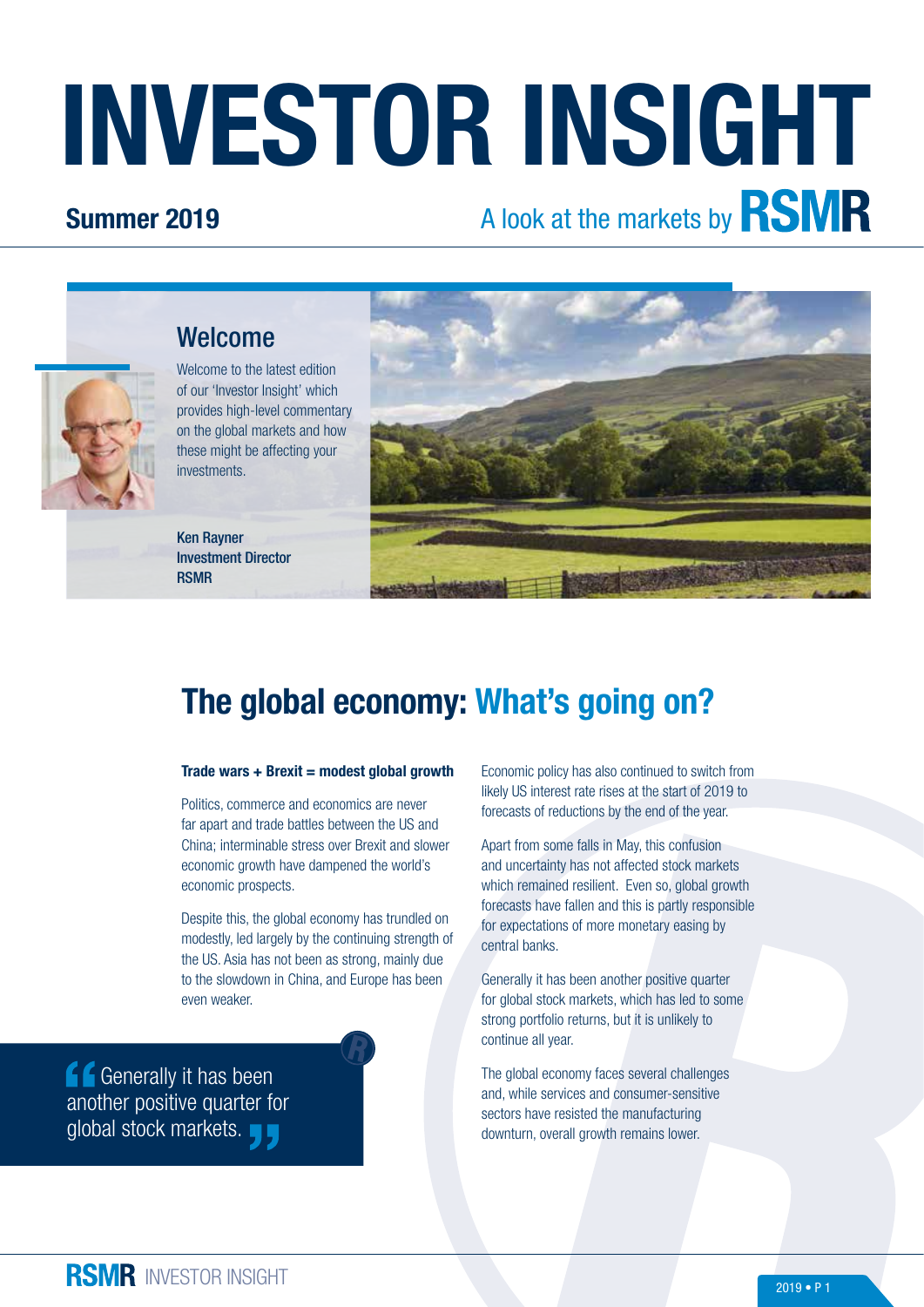

# **RSMR** The asset classes – a quick update

### **EQUITIES**

Although the second quarter was weaker than the first, this year's returns have been strong for the global indices with the US leading the way.

The only puzzle is why both equity and bond markets have achieved double-digit returns over six months, a rare combination that previously happened only in the first half of 1995.

Usually equities do well when economic activity is improving and bonds when there are gloomier growth or inflation forecasts. Theoretically, one of these markets must be wrong but strong performances for both may be attributed to anticipated central bank easing.

Meanwhile, equities continue to forge ahead, ignoring the negative news and subdued investor attitudes.

The UK market has edged forward very slowly in spite of the political, business and economic pressures created by Brexit. Growth is not far behind other western economies, apart from the US.

## FIXED INTEREST

In our last quarterly review, a possible US interest rates reduction was flagged up following the Federal Reserve's (Fed) change in heart at the start of 2019. Now this has become more likely with more than one cut predicted but the Fed and other central banks have alternative ways to address slowing global growth, including restarting and expanding quantitative easing (QE) to give it more impact.

So far, the Fed has limited QE to buying government bonds and mortgage-backed securities but the European Central Bank (ECB) has also bought corporate bonds and securities debt, while the Bank of Japan (BoJ) is also purchasing equities and real estate.

The Fed's performance has affected yields in western markets, particularly long-term assets, which have performed better than forecast for 2019.

Corporate debt has also performed well with yields falling in line with the broader government bond market, but investors must be careful about what they hold as tighter liquidity in bond markets may make it harder to sell assets in times of economic stress.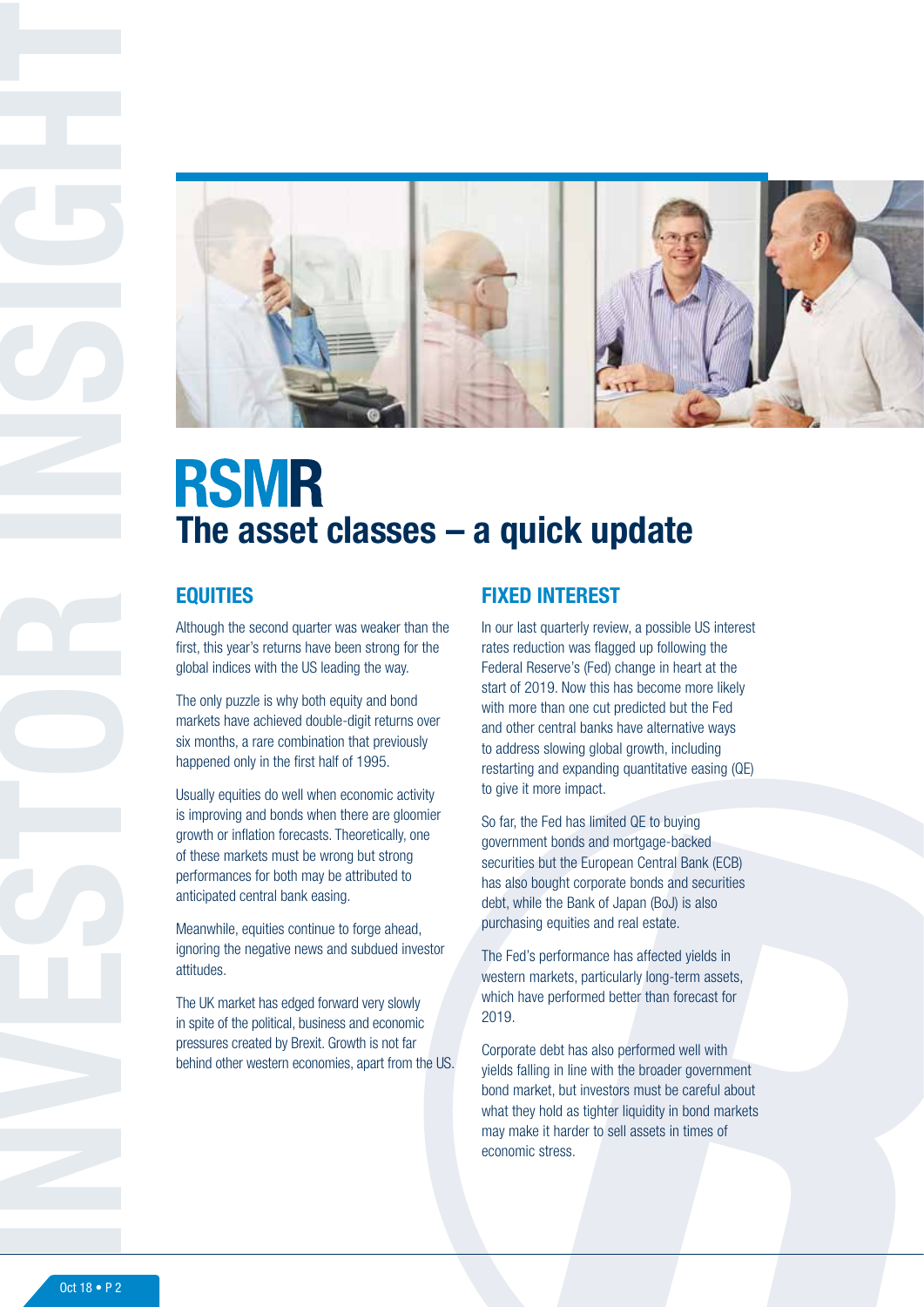#### PROPERTY

Familiar themes dominate UK property where returns remain moderate and continuing Brexit uncertainty is leading many investors to reduce, or sell out, of their allocations, which is putting pressure on capital values.

A disorderly 'No Deal' Brexit may have a negative effect on the London property market and many UK fund managers are already reducing, or avoiding, central London property although it is still supported by overseas investors.

In terms of properties: distribution, logistics and warehouses remain popular due to customer demand for convenience through 'last-mile', and 'same-day' delivery and 'click-and-collect' but this has pushed up prices and driven down yields.

Of the three main property sectors, retail faces the greatest upheaval. Changing shopping trends are

forcing retailers to review whether their stores are fit for purpose and in the right place.

Profitability is being squeezed with even wellknown brands suffering, resulting in some using company voluntary arrangements to manage their rental commitments.

The fixed income market is pricing in rate falls for 2019. This would boost property securities. However, an interest rate surprise is also possible and this may have a negative effect for property securities and Real Estate Investment Trusts (REITs) if markets need to re-price.

This is something investors and their advisers need to watch.

# **RSMR** Global round-up

![](_page_2_Picture_10.jpeg)

• Overall data indicates a slow-down in China's economic activity.

> • Japan's manufacturing and technology sectors will lose from any significant disruption to Asian supply chains in a US-China trade war.

• Emerging market economies should slow to around 4.4% in 2019 after 4.8% in 2018, but pick-up slightly to 4.6% in 2020.

- President Modi's Indian election victory is good for the continuing reform in the economy and political stability.
- Controlling inflation is an emerging markets success story with a shift to lower rates – in Vietnam they fell to 2.2%.
- Indonesia has significant growth prospects with political disruption resolved by president Jokowi winning another term.
- The 6.9% US market rise in June was the best for that month since 1955.
- For most of the BRIC economies Brazil, Russia, India and China – domestic factors can outweigh global problems in 2020.
- The UK Purchasing Managers' Index (PMI) fell to 48 in June suggesting further economic contraction due to Brexit factors and a weaker global economy.

 Controlling inflation is an emerging markets success story with a shift to lower rates – in Vietnam they fell to 2.2%.  $\blacksquare$